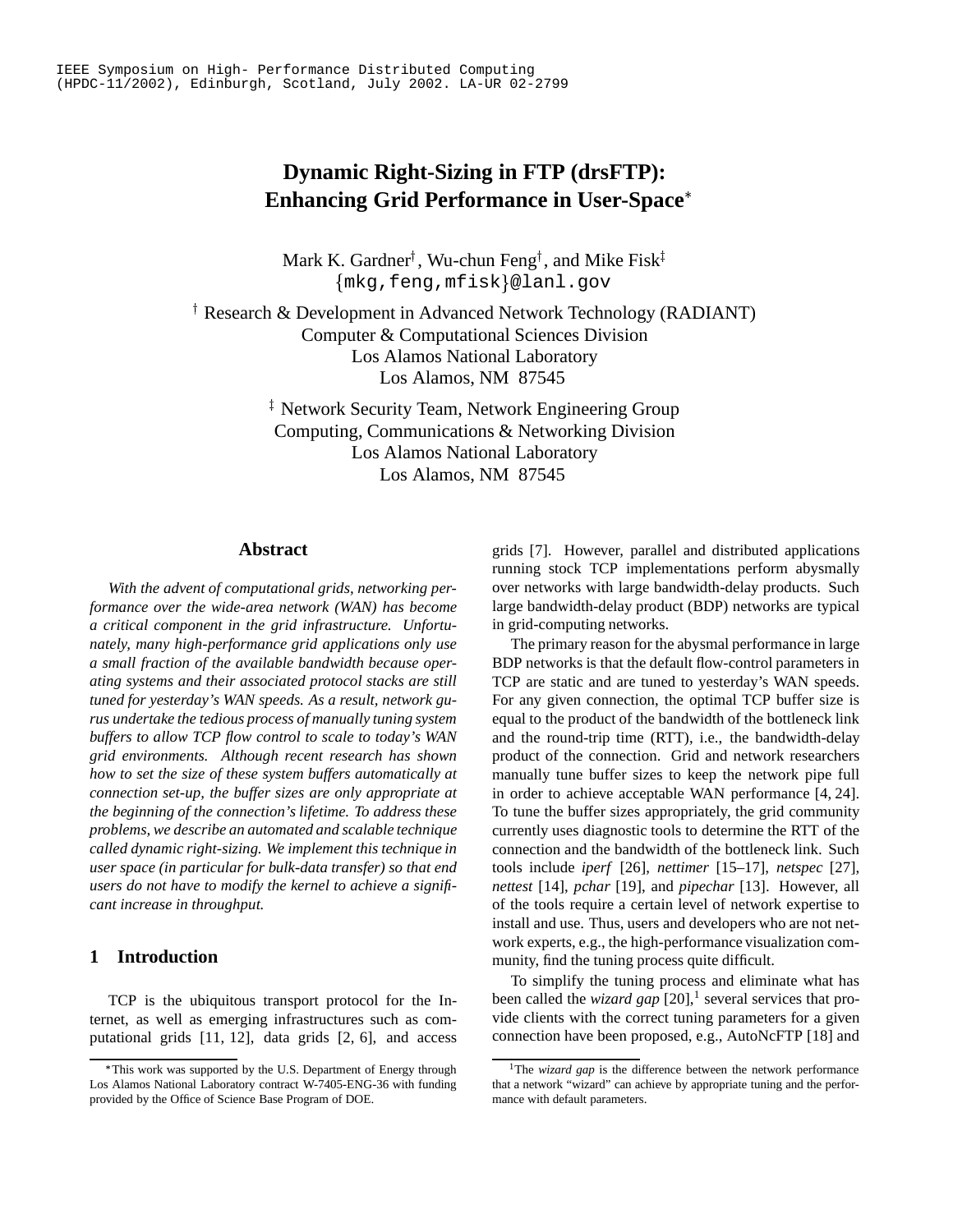Enable [25]. Although these services provide good first approximations and can improve overall throughput by two to five times over a stock TCP implementation, they only measure the bandwidth and delay at connection set-up time, thus making the implicit assumption that the bandwidth and RTT of a given connection will not change significantly over the lifetime of the connection. In Section 2, we demonstrate that this assumption is tenuous at best.

A more dynamic approach to optimizing communication in a grid involves *automatically* tuning buffers over the lifetime of the connection, not just at connection set-up. At present, there exist two kernel-level implementations: autotuning  $[23]$  and dynamic right-sizing (DRS)  $[8, 10]$ <sup>2</sup>. The former implements sender-based, flow-control adaptation while the latter implements received-based, flow-control adaptation and abides by TCP semantics. Dynamic rightsizing (DRS) in the kernel exhibits throughput speed-ups of seven to eight over a typical WAN grid [8, 10]. However, achieving such speed-ups requires that our kernel patch for DRS be installed in the operating systems of every pair of communicating hosts in a grid. $3$ 

The installation of our DRS kernel patch requires knowledge about recompiling the kernel and *root* privilege to install the patch. Thus, the DRS functionality is generally not accessible to the typical end user (or developer). However, in the longer term, we anticipate that this patch will be incorporated into the kernel core so that its installation and operation are transparent to the end user. In the meantime, end users still demand the better performance of DRS. Thus, we propose a coarser-grained but more portable implementation of DRS in *user space* that is transparent to the end user. Specifically, we integrate DRS technique into FTP (drsFTP). The differences between drsFTP and AutoNcFTP, another user-space auto-tuning implementation, are two-fold. First, AutoNcFTP is based upon NcFTP (http://www.ncftp.com/), which is a commercial product, whereas drsFTP uses relies completely on open-source software, i.e., Debian Linux's FTP client and Washington University's de-facto standard FTP daemon (http://www.wuftpd.org/). Second, the buffers in AutoNcFTP are only tuned at connection set-up while drsFTP buffers are dynamically tuned over the lifetime of the connection, thus resulting in better adaptation and better overall performance.

# **2 Background**

TCP relies on two mechanisms to set its transmission rate: flow control and congestion control. Flow control ensures that the sender does not overrun the receiver's available buffer space (i.e., a sender can send no more data than the size of the receiver's last advertised flow-control window) while congestion control ensures that the sender does not overrun the network's available bandwidth. TCP implements these mechanisms via a flow-control window  $(fwnd)$  that is advertised by the receiver to the sender and a congestion-control window  $(cwnd)$  that is adapted based on the inferred state of the network.

Specifically, TCP calculates an effective window  $(ewnd)$ as  $\mathit{ewnd} \equiv \mathit{min}(\mathit{fwnd}, \mathit{cwnd})$  and then sends data at a rate of  $\mathit{ewnd}/\mathit{RTT}$ , where RTT is the round-trip time of the connection. Currently,  $\,cwnd$  varies dynamically as the network state changes; however,  $fwnd$  has always been static despite the fact that today's receivers are not nearly as buffer-constrained as they were twenty years ago. Ideally,  $fwnd$  should vary with the bandwidth-delay product (BDP) of the connection, thus providing the motivation for dynamic-right sizing (DRS).

Historically, a static  $fwnd$  sufficed for all communication because the BDP of networks was small. Thus, setting  $fwnd$  to small values produced acceptable performance while wasting little memory. Today, most operating systems set  $fwnd \approx 64$  KB — the largest window available without scaling [3]. Yet BDPs range between a few bytes (56 Kbps  $\times$  5 ms  $\rightarrow$  36 bytes) and a few megabtyes (622 Mbps  $\times$  100 ms  $\rightarrow$  7.8 MB). For the former case, the system wastes over 99% of its allocated memory (i.e., 36 B / 64 KB =  $0.05\%$ ). In the latter case, the system potentially wastes up to 99% of the network bandwidth (i.e., 64 KB /  $7.8 \text{ MB} = 0.8\%$ ).

Over the lifetime of a connection, bandwidth and delay change (due to transitory queueing, congestion and route changes) implying that the BDP also changes. Figure 1 supports this claim. Here we show the BDP between Los Alamos and New York at 20-second intervals.<sup>4</sup> The bottleneck bandwidth averages 17.2 Mbps with a low and a high of 26 Kbps and 28.5 Mbps, respectively. The RTT delay also varies between [119, 475] ms with an average delay of 157 ms. As a result, the BDP for our connection varies by as much as 61 Mb.

Because the BDP over the lifetime of a connection is continually changing, a fixed value for  $fwnd$  is not ideal. Selecting a fixed value forces an implicit decision between (1) under-allocating memory and under-utilizing the network or (2) over-allocating memory and wasting system resources. The implicit decision remains even when the BDP is determined at the start of a connection since the BDP varies widely, even over short time scales, in widearea networks. Clearly, the grid community needs a solution that dynamically and transparently adapts  $fwnd$  to achieve

<sup>2</sup>The Web100 project at http://www.web100.org recently incorporated DRS into their software distribution.

<sup>3</sup>Once installed, not only do grids benefit, but every TCP-based application benefits, e.g., FTP, multimedia streaming, WWW.

<sup>4</sup>We use *nettimer* to measure bandwidth and RTT delay, but note that the actual BDP may be even larger as *nettimer* measures dynamic latency but static bottleneck bandwidth.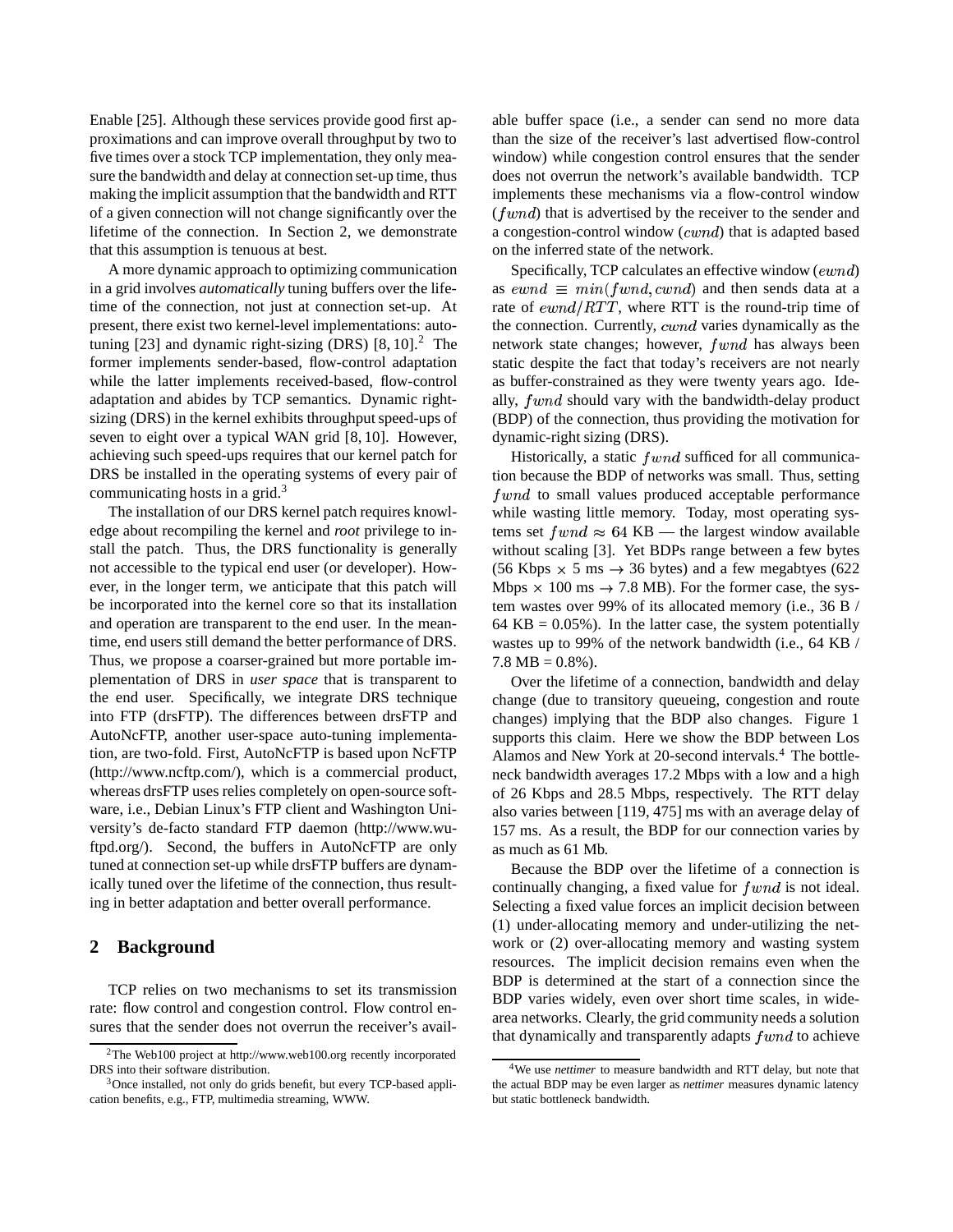

**Figure 1. Bandwidth-delay product at 20 second intervals**

good performance without wasting network or memory resources. DRS is one such solution.

# **3 DRS in User Space: drsFTP**

The key to maximizing the transfer rate of TCP connections over high bandwidth-delay product networks is to ensure that the transfer rate is limited only by the congestioncontrol window throughout the lifetime of the connection. DRS in kernel space does this by inferring the "instantaneous" bandwidth-delay product of a connection and setting the flow-control window above that value [8–10]. Unlike the kernel-space version of DRS which benefits all applications transparently, user-space DRS must be implemented by each pair of communicating applications. In this section, we implement DRS in a FTP client and server, resulting in drsFTP.

The primary difficulty in developing user-space DRS applications lies in the fact that user-space code does not have direct access to the state of the TCP stack. Consequently, drsFTP must estimate the bandwidth-delay product of the connection from coarse-grained user-space measurements rather than from fine-grained TCP connection state.

## **3.1 Determining Available Bandwidth**

By definition, we know that the sender always has data to send throughout the life of the FTP data connection. It then follows that the sender will send as much data as possible, limited by its idea of the congestion- and flow-control windows. Furthermore, the receiver is receiving data as quickly as the current windows, network and CPU scheduling conditions allow. Therefore, the average bandwidth available to a connection is computed by dividing the number of bytes received by the time required to receive them.

The difficulty lies in selecting the appropriate sampling interval over which to aggregate the number of bytes received.<sup>5</sup> Selecting too short of an interval dramatically increases overhead and reduces performance. Too short of an interval also leads to erroneous estimates because of scheduling and buffering effects. On the other hand, selecting too long of an interval decreases the responsiveness of DRS to changes in available bandwidth and may reduce performance because the estimated bandwidth-delay product, and hence, the receiver's advertised window, may be artificially small.

In the current implementation of drsFTP, the available bandwidth is computed through the periodic invocation of a signal handler upon alarm expiration. Different values for the sampling interval can easily be tested by varying the periodic expiration time of the alarm. The average bandwidth available to the connection over the last interval is the number of bytes received since the last alarm signal divided by the length of the interval. An appropriate choice for the sample interval yields estimated bandwidth values of sufficient accuracy.

### **3.2 Determining RTT**

Unlike the procedure for estimating the bandwidth of a connection, the RTT cannot be inferred in user-space applications without injecting extra traffic into the network. User-space code does not have access to the inner workings of the TCP stack and hence cannot know when a given packet is sent nor when its acknowledgement is received.

To sidestep this problem, we send a small packet on the FTP control channel for the sender to echo back. The estimated RTT begins with the sending of a RTT probe packet and ends when its echo is received. The additional load on the network as the result of RTT probe packets is generally small and depends on the sampling interval. (We give an optimization which minimizes the impact of RTT probes in Section 3.5.)

We note that sending the RTT probe packet over the control channel assumes that the control and data channels follow the same route. In the case of third party control of a FTP data transfer, however, the control and data channels are likely to take very different routes. Thus the RTT estimate may be inaccurate. We send RTT probes over the control channel to comply with RFC 959 [21], since commands cannot be sent on the data channel. If RTT probes could be sent out-of-band on the data channel, then RTT estimates could be obtained in the manner described above. Sending data out-of-band is possible within Globus and hence we are working with the GridFTP researchers to integrate drsFTP with GridFTP.

<sup>5</sup>Equivalently, we can select a fixed number of bytes to be received periodically and measure how long it takes.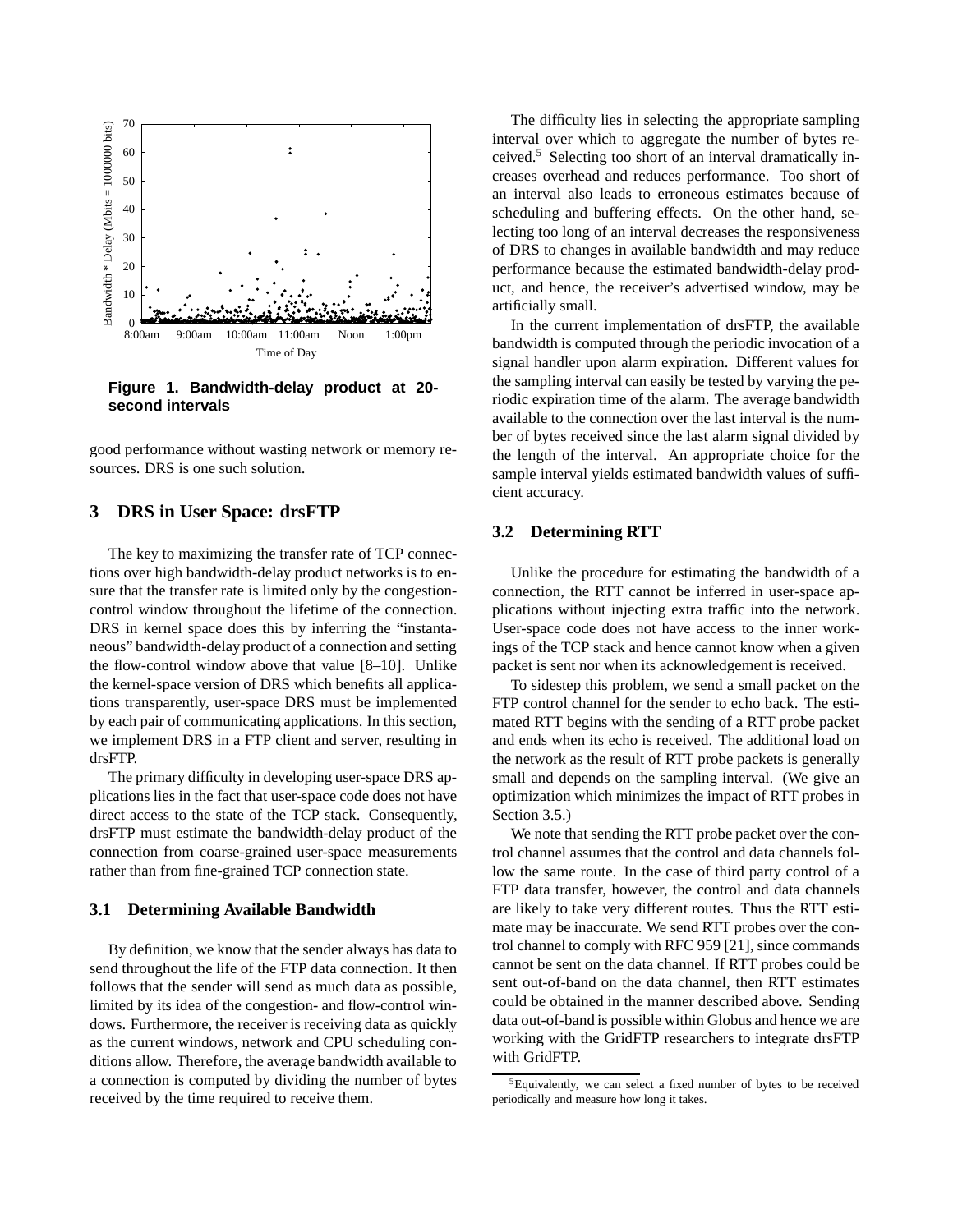# **3.3 Setting Receiver's Advertised Window**

User-space applications cannot directly set the flowcontrol window in most TCP stacks. Instead, they must indirectly set the window by setting the TCP receive buffer size to an appropriate value via a setsockopt call.

In the worst case, the sender's window is doubling with every round trip during TCP slow start. When it is determined that the receiver window should increase, the new value should be at least double the current value. (There is no need to double the current value once TCP is out of slow start. However, it is very difficult to determine when slow start ends.) Therefore, we increase the receive buffer in our drsFTP implementation by a factor of two over the value of the estimated BDP whenever the current buffer size is less than twice the BDP.

# **3.4 TCP Window Scaling**

Because the window scale factor in TCP is established at connection set-up time, an appropriate scale must be set before a new data connection is opened. Most operating systems allow TCP RCVBUF and TCP SNDBUF to be set on a socket before a connection attempt is made and then use the requested buffer size to establish the TCP window scaling. drsFTP sets the send and receive buffer sizes to allow windows of up to 16-MB worth of data before initiating connection set-up. Once the connection has been made (and the window scale factor set properly), drsFTP resets the buffer sizes back to their initial values.

In order to set the window scale factor appropriately, the network limits of the operating system must be increased. The steps involved in increasing the limits are operating system dependent. See [5] for an example of the steps required for a variety of operating systems.

Unfortunately, even after adjusting the network limits in the obvious ways, Linux 2.4 kernels still do not set the window scale factor as expected. For more information, see Appendix A.

## **3.5 Adjusting the Sender's Window**

In order to take full advantage of dynamically changing buffer sizes, the sender's buffer should adjust in step with the receiver's. This presents a problem in user-space implementations because the sender's user-space code has no way of determining the receiver's advertised window size. However, because the FTP protocol specification (RFC 959 [21]) does not prohibit traffic on the control channel during data transfer, 6 a drsFTP receiver may inform a drsFTP sender

about changes in buffer size by communicating over the control channel.

Since FTP is a bidirectional data-transfer protocol, the receiver may be either the FTP server or client. However, RFC 959 specifies that only FTP clients may send commands on the control channel, while FTP servers may only send replies to commands. Thus, a new FTP command and reply must be added to the FTP implementation in order to fully implement drsFTP in both directions.

Serendipitously, the Internet Draft of the GridFTP protocol extensions to FTP [1] defines an FTP command "SBUF", which is designed to allow a client to set the server's TCP buffer sizes before data transfer commences. We extend the definition of SBUF to allow this command to be specified during a data transfer, i.e., to allow buffer sizes to be set dynamically. The definition of the expanded SBUF command appears below.

Syntax:

```
sbuf = SBUF <SP> <buffer-size>
buffer-size ::= <number>
```
This command informs the server-PI to set the TCP buffer size to the value specified (in bytes). SBUF may be issued at any time, including before or during an active data transfer. If specified during a data transfer, it affects the data transfer that started most recently. The command is informational and need not be acted upon.

Response Codes:

200 SBUF <SP> <buffer-size>

If the server-PI is able to change its buffer size, a 200 response code is returned. The new size of the server's buffer is also returned in case it is less than the requested size. This allows the client-PI to regulate its buffer usage to keep in step with the server.

In addition, we propose a new reply code to allow the server-as-receiver to notify the client of changes in the receiver window.

New Reply Code:

126 SBUF <SP> <br/>buffer-size>

The 126 Reply may occur at any point when the server-PI is receiving data from the user-PI. As with the SBUF, this reply is informational and need not be acted upon or responded to in any manner, thus providing interoperability with non-drsFTP applications.

<sup>6</sup>Although RFC 959 does not prohibit traffic on the control channel during data transfer, many implementations do not expect it.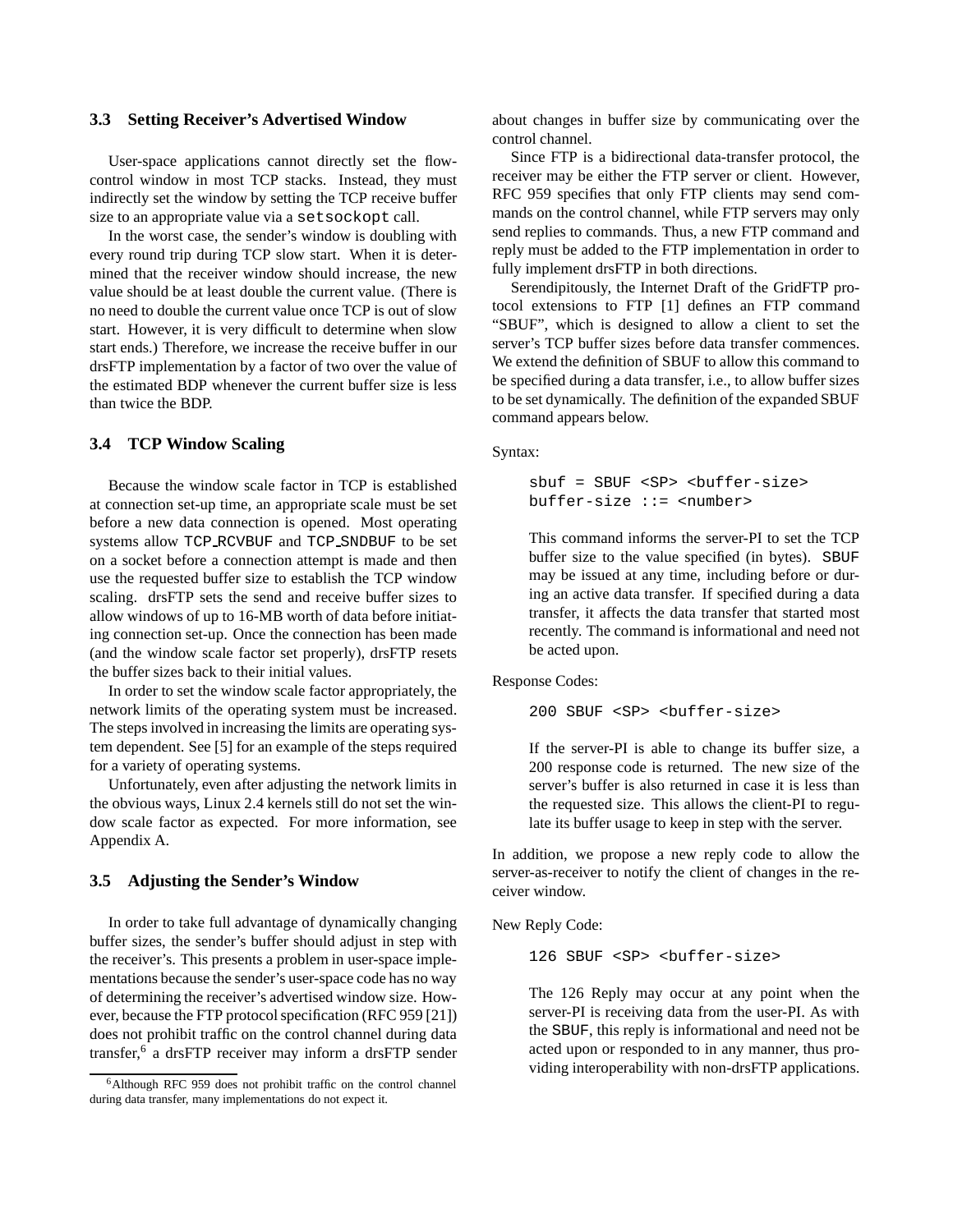

**Figure 2. Experimental setup**

This reply code is consistent with RFC 959 and does not interfere with any FTP extension or proposed extension.

We note that the SBUF command also provides a vehicle for determining RTT without injecting a separate message into the network. Since RTT probes do not contain any data, we allow SBUF commands to serve the dual purpose of conveying the receiver's buffer size to the sender and probing for the RTT. Thus, separate RTT probes, as discussed in Section 3.2, are not needed.

# **4 Experiments**

To test the performance of drsFTP against stock FTP and FTP in which buffer sizes are statically set at the start of the connection, we first need a realistic and reproducible sample of wide-area network (WAN) behavior. To obtain this data, we run ping and nettimer every twenty seconds to sample the bandwidth and RTT between Los Alamos National Laboratory and a site in New York (a cross-country data transfer). We then use a representative sample of this data to configure our WAN emulator and benchmark each of the aforementioned versions of FTP.

#### **4.1 Experimental Setup**

Our experimental apparatus, shown in Figure 2, consists of three identical machines connected via Gigabit Ethernet. Each machine contains dual 933-MHz Pentium III processors with 512-MB of RAM and an Alteon Gigabit NIC in a 64-bit, 66-MHz PCI slot. One machine, containing another Alteon Gigabit NIC, acts as a WAN emulator. Each of its two NICs are connected to one of the other machines and the routes set via hard-coded arp entries on the client and server. The WAN emulator, which is implemented using TICKET technology [29], forwards packets at line rate and has a user-settable delay. All traffic, both data and control, occurs through the WAN emulator.

In the results that follow, the average round-trip time is 102.1 ms. The sampling interval used by the drsFTP implementation to estimate available bandwidth is one second, a conservative configuration with very low overhead. The over-provisioned static buffer size is 16-MB, which is larger than the optimal bandwidth-delay product of 12.2-MB, and



**Figure 3. CDF of BDP from Figure 1**

represents the best performance possible in this configuration.

# **4.2 Experimental Method**

For each version of FTP (stock FTP, drsFTP and statically-tuned FTP), we transfer a set of files, ranging from 8-KB to 64-MB, over the emulated WAN. As a baseline, we use stock FTP with TCP receive buffers set at 64- KB. (Most modern operating systems set their default TCP buffers to 64 KB, 32 KB, or even less. Therefore, this number represents the high-end of OS-default TCP buffer sizes.) We then test drsFTP, allowing the buffer size to vary in response to network conditions while starting at 64 KB as in stock FTP. Last of all, we benchmark a statically-tuned FTP with the TCP buffers set to various values at connection setup time.

## **4.3 WAN Data**

Figure 3 show the cumulative distribution function of the BDP data of Figure 1 which was used to represent the WAN for the experiments. The minimum, median, mean and maximum values of BDP are 3.58-Kb, 1.17 Mb, 2.80- Mb, and 61.4-Mb, respectively. Several representative values are called out on the graph. In particular, the 0.5-Mb value corresponds to a buffer size of 64-KB, which is the default (stock) buffer size tested below. Also, the 1.74-Mb value corresponds with one of the statically-set buffer sizes tested.

#### **4.4 Results**

Figure 4 shows the average FTP bandwidth as a function of the size of the transfer. (The x-axis has a linear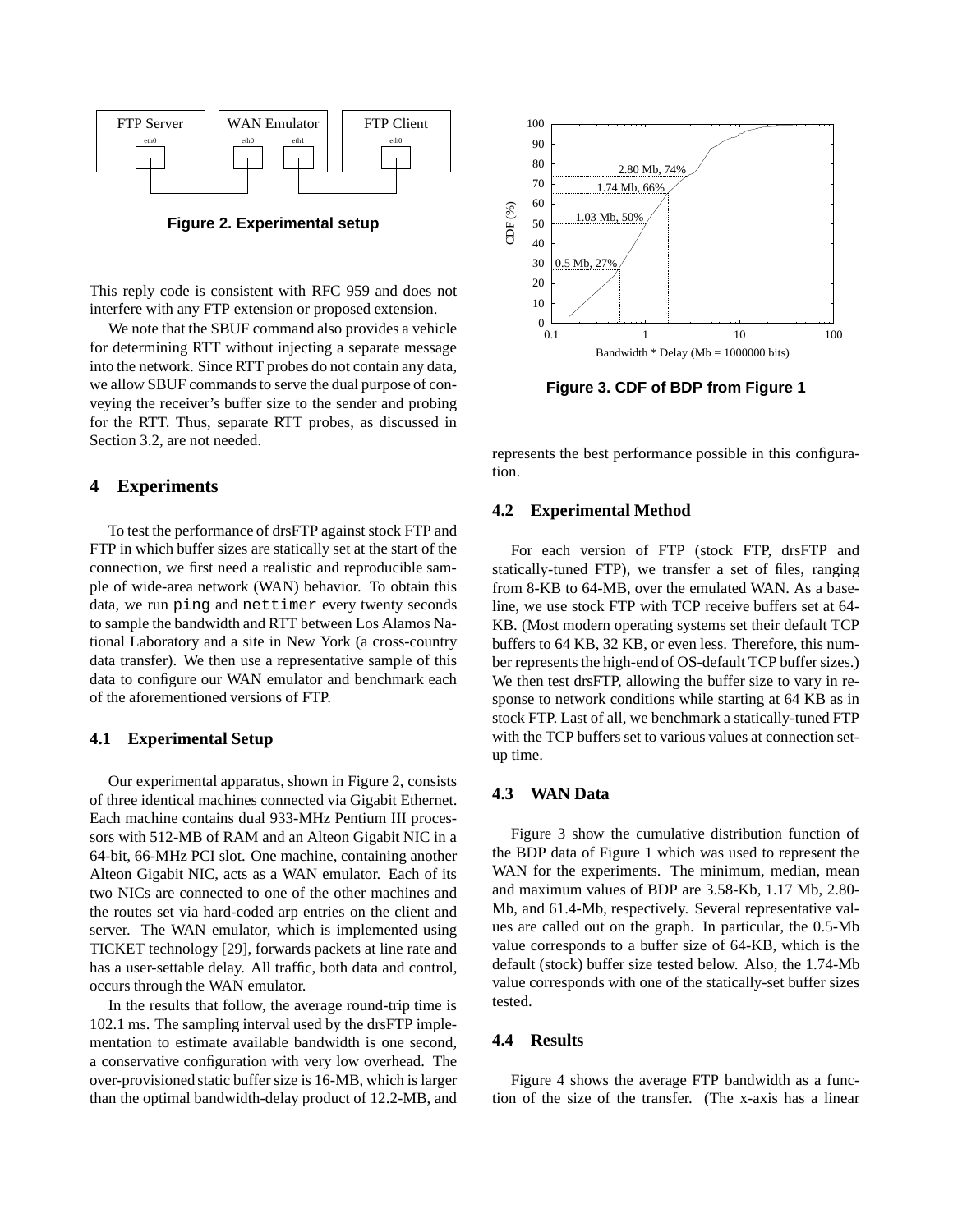

**Figure 4. Comparison of FTP, drsFTP and statically-tuned FTP**

scale with markers placed according to the powers-of-two file sizes tested. Also the width of the 95% confidence interval centered around the average is less than 5% in all cases.) The average bandwidth of FTP with stock buffer sizes approaches 5-Mbps for file sizes as small as 8-MB. In contrast, the average bandwidth of drsFTP asymptotically approaches 30-Mbps at over 64-MB file transfers. Thus, the utilization of available bandwidth of drsFTP is approximately six times better than stock FTP.

The best bandwidth (34.5-Mbps) is achieved by the overprovisioned FTP which has larger than required buffer sizes. As shown, drsFTP achieves 78.7% of the over-provisioned bandwidth. The primary reason for the difference in performance is that drsFTP must rely on coarse-grained measurements to infer available bandwidth and round-trip time and hence may not infer the required buffer sizes accurately. This is an inherent limitation indicative of the interim nature of the drsFTP application. The kernel version of DRS has access to fine-grained information and hence performs better [8, 10]. In addition, all applications benefit without modification when DRS is in the kernel. drsFTP was developed to provide the benefits of DRS to the grid community while vendors implement DRS in the kernel.

Figure 4 also compares the average bandwidth of drsFTP to a statically-tuned case where the BDP was sampled at an inopportune time, e.g., at one of the lower data points in Figure 1. As shown in Figure 3, the 212.5-KB (1.74-Mb) buffer size chosen for this test is in the 66th percentile of the BDP data of Figure 1. (The median value of BDP is 143.3-KB or 1.17 Mb.) Here we see that drsFTP utilizes the available bandwidth 2.4 times better than the staticallytuned case. The comparison illustrates the benefit of inferring the available bandwidth and setting the flow-control buffers automatically.



**Figure 5. drsFTP Buffer Sizes over Time**

So far, we have only addressed the issue of achieving high transfer rates. We now compare buffer space requirements for drsFTP, statically-tuned FTP and overprovisioned FTP. As motivation, we conjecture that memory consumption will become a more serious issue as computational grids and ubiquitous computing become heavilyused and indispensable parts of the computational infrastructure. While applications are able to use buffer space with abandon now, we envision the time when grid nodes will become heavily loaded with large numbers of potentially diverse applications. One example might be a repository for human genome information which will be accessed simultaneously by thousands of researchers. If each connection over-provisions its buffers, it is likely that the node will run out of buffer space and reject connections which could otherwise be serviced had the connections been more frugal.

Figure 5 shows the growth of the drsFTP receive buffer as a function of time during three transfers of a 512-MB file. The final buffer sizes for the three transfers range from 1.9- MB to 3.1-MB, with an average of 2.7-MB. Due to changing conditions during the transfers, the buffer sizes grow at different rates, particularly during the latter part of the transfer. In contrast, the over-provisioned FTP uses a 16- MB buffer which is statically allocated during connection set-up. Thus drsFTP achieves over three quarters of the over-provisioned performance while only using one sixth the amount of memory. In other words, drsFTP achieves an average of 10.1 Mbps per MB of buffer space used while statically-tuned FTP achieves only 2.2 Mbps per MB of buffer space used.

As Figure 6 shows, drsFTP achieves nearly six times better utilization of the network with respect to memory than the over-provisioned case. Had the theoretically optimal BDP of 12.2-MB been allocated for the statically-tuned FTP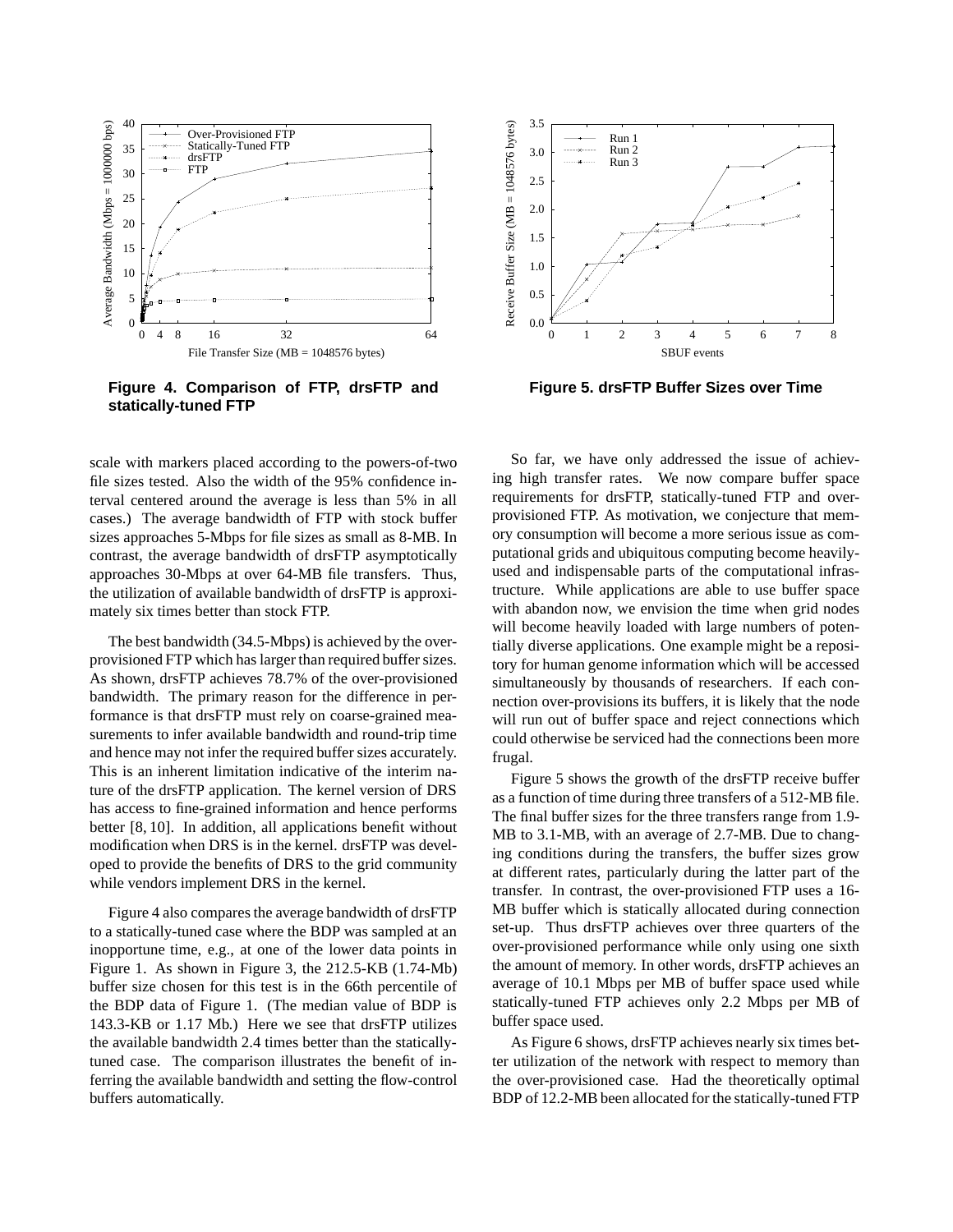

**Figure 6. Mbps per MB of Buffer Space**

connection instead of 16-MB, drsFTP would still have been able to support more high-performance connections with a 3.6 times Mbps-per-MB advantage. The difference between drsFTP and the statically-tuned case where the BDP was sampled at an inopportune time is even more dramatic.

## **5 Conclusion**

In this paper, we present drsFTP, dynamic right-sizing (DRS) in FTP, an automated technique for enhancing grid performance. This work was inspired by feedback we received at SC 2001 on our kernel implementation of DRS. Specifically, application users wanted the functionality of DRS without modifying their operating system kernels. We have shown that DRS improves FTP throughput by six times over a stock implementation. Furthermore, drsFTP achieves significantly higher bandwidth per buffer space used than the customary over-provisioning approach. Thus applications modified to support DRS provide significant performance improvements to the grid community while we wait for DRS kernel implementations, with even better performance, to become available.

Currently, our implementation of drsFTP is the only DRS-modified application. We will be releasing drsFTP under the GNU Public License after more extensive testing. We are also working with Globus middleware researchers to integrate drsFTP with GridFTP.

Currently, GridFTP uses parallel streams to achieve high bandwidth. However, results from the SC2001 Bandwidth Challenge [22] suggest that under some circumstances having a single stream with appropriately sized buffers may achieve better performance. We have done some preliminary work to investigate this phenomenon [28] but need to thoroughly explore the trade-offs involved. Perhaps, parallel DRS streams will combine the best of both approaches.

# **6 Acknowledgements**

We gratefully acknowledge the assistance of Eric Weigle, not only for the development of the TICKET WAN emulator, but also for many insightful discussions concerning the Linux kernel.

# **References**

- [1] W. Allcock et al. GridFTP: Protocol Extensions to FTP for the Grid. http://www-fp.mcs.anl.gov/dsl/ GridFTP-Protocol-RFC-Draft.pdf, Mar 2001.
- [2] ANL, CalTech, LBL, SLAC, JF, U. Wisconsin, BNL, FNL, and SDSC. The Particle Physics Data Grid. http://www. cacr.caltech.edu/ppdg/.
- [3] D. Borman, R. Braden, and V. Jacobson. TCP Extensions for High Performance (RFC 1323), May 1992.
- [4] Pittsburgh Supercomputing Center. Enabling High-Performance Data Transfers on Hosts. http://www. psc.edu/networking-/perf\\_tune.html/.
- [5] Pittsburgh Supercomputing Center. Enabling high performance data transfers on hosts. http://www.psc.edu/ networking/perf\\_tune.html.
- [6] A. Chervenak, I. Foster, C. Kesselman, C. Salisbury, and S. Tuecke. The Data Grid: Towards an Architecture for the Distributed Management and Analysis of Large Scientific Datasets. *International Journal of Supercomputer Applications*, 23(3):187–200, July 2001.
- [7] L. Childers, T. Disz, R. Olson, M. E. Papka, R. Stevens, and T. Udeshi. Access Grid: Immersive Group-to-Group Collaborative Visualization. In *Proceedings of the 4th International Immersive Projection Workshop*, 2000.
- [8] M. Fisk and W. Feng. Dynamic Adjustment of TCP Window Sizes. Technical Report Los Alamos Unclassified Report (LAUR) 00-3221, Los Alamos National Laboratory, July 2000.
- [9] M. Fisk and W. Feng. Dynamic Right-Sizing in TCP. In *Proceedings of the Los Alamos Computer Science Institute Symposium*, Oct 2001. LA-UR 01-5460.
- [10] M. Fisk and W. Feng. Dynamic Right-Sizing: TCP Flow-Control Adaptation (Poster). In *Proceedings of SC 2001: High-Performance Networking and Computing Conference*, November 2001.
- [11] I. Foster and C. Kesselman, editors. *The Grid: Blueprint for a New Computing Infrastructure*. Morgan Kaufmann Publishers, 1999.
- [12] I. Foster, C. Kesselman, and S. Tuecke. The Anatomy of the Grid: Enabling Scalable Virtual Organizations. *International Journal of Supercomputer Applications*, 2001.
- [13] G. Jin, G. Yang, B. Crowley, and D. Agrawal. Network Characterization Service. In *Proceedings of the IEEE Symposium on High-Performance Distributed Computing*, August 2001.
- [14] Lawrence Berkley National Laboratory. Nettest: Secure Network Testing and Monitoring. http://wwwitg.lbl.gov/nettest/.
- [15] K. Lai and M. Baker. Measuring Bandwidth. In *Proceedings of IEEE INFOCOMM 1999*, March 1999.